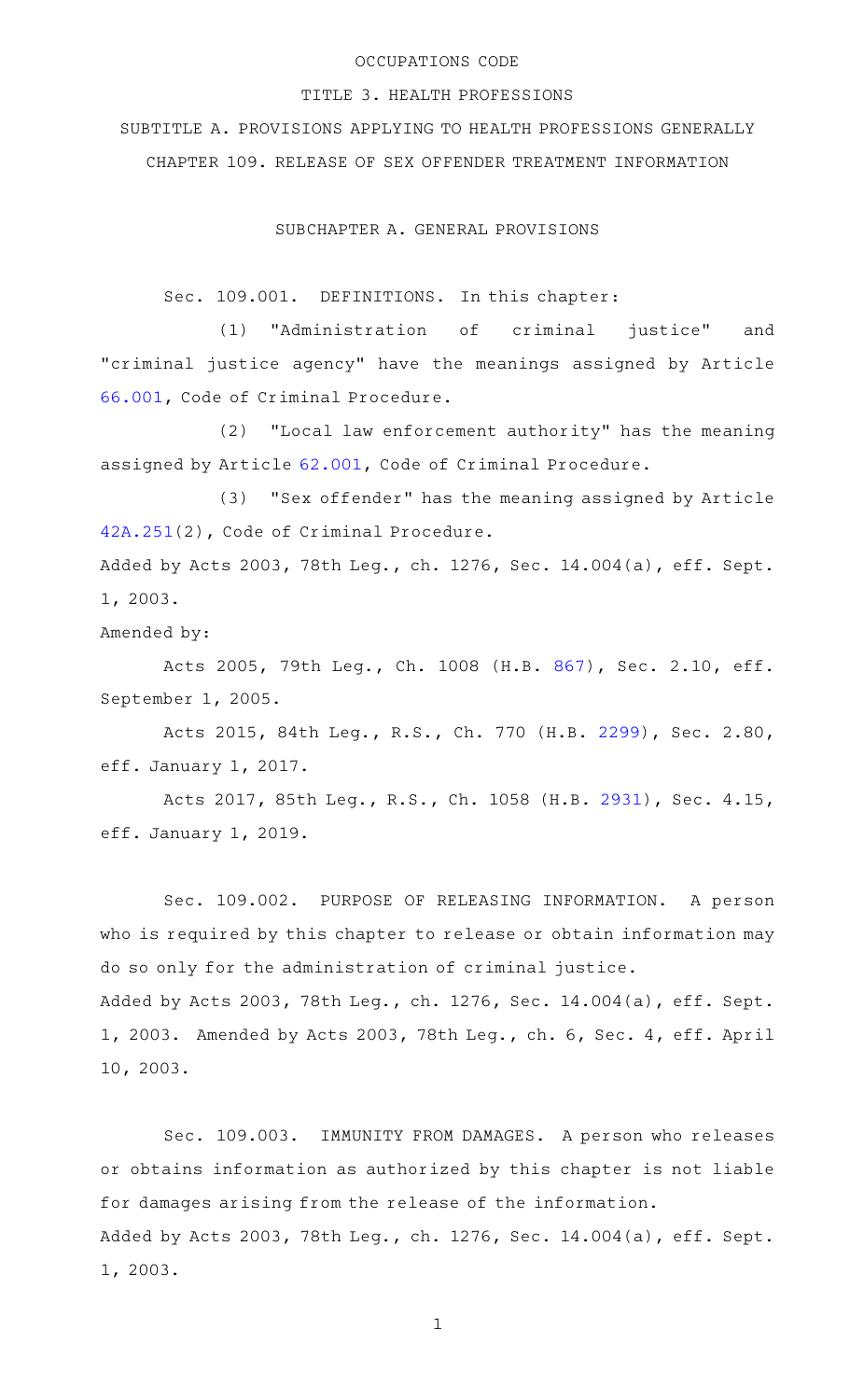## SUBCHAPTER B. RELEASE OF TREATMENT INFORMATION

Sec. 109.051. RELEASE BY PERSONS PROVIDING MENTAL HEALTH OR MEDICAL SERVICES. (a) Information concerning the treatment of a sex offender may be released by a person who:

(1) is licensed or certified in this state to provide mental health or medical services, including a:

- $(A)$  physician;
- $(B)$  psychiatrist;
- (C) psychologist;
- (D) licensed professional counselor;
- $(E)$  licensed marriage and family therapist; or
- $(F)$  social worker; and

(2) while licensed or certified, provides or provided mental health or medical services for the rehabilitation of sex offenders.

(b) Notwithstanding Subtitle B, Title 3, of this code or Chapter [611](http://www.statutes.legis.state.tx.us/GetStatute.aspx?Code=HS&Value=611), Health and Safety Code, a person described by Subsection (a), on request or in the normal course of business, shall release information concerning the treatment of a sex offender to:

- (1) another person described by Subsection (a);
- (2) a criminal justice agency; or
- (3) a local law enforcement authority.

Added by Acts 2003, 78th Leg., ch. 1276, Sec. 14.004(a), eff. Sept. 1, 2003. Amended by Acts 2003, 78th Leg., ch. 6, Sec. 4, eff. April 10, 2003.

Sec. 109.052. RELEASE BY CRIMINAL JUSTICE AGENCY. A criminal justice agency, on request or in the normal course of official business, shall release information concerning the treatment of a sex offender to:

- $(1)$  another criminal justice agency;
- (2) a local law enforcement authority; or
- (3) a person described by Section  $109.051(a)$  $109.051(a)$ .

Added by Acts 2003, 78th Leg., ch. 1276, Sec. 14.004(a), eff. Sept.

2